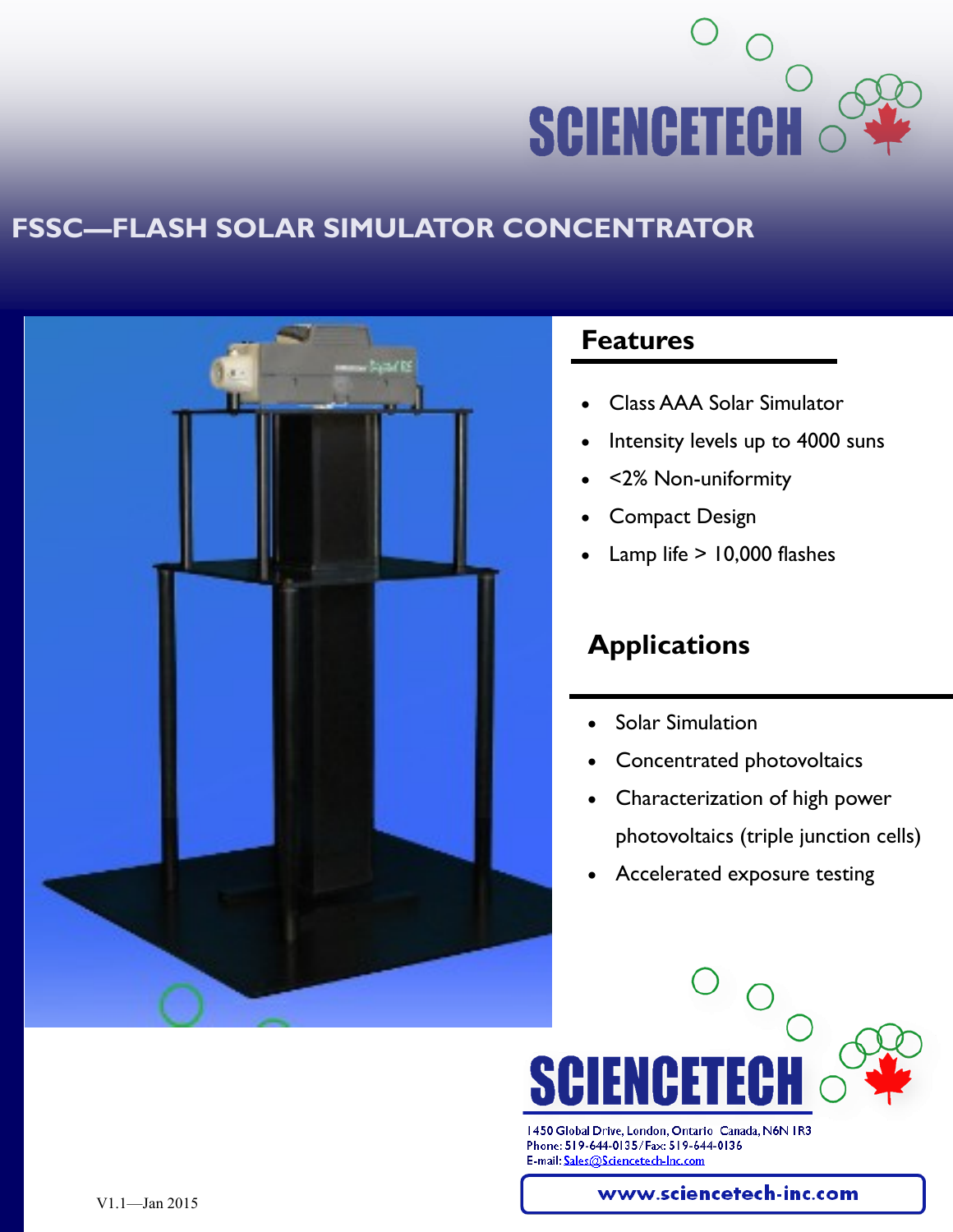# **FSSC—FLASH SOLAR SIMULATOR CONCENTRATOR**



A typical Non-uniformity measurement. Graph is interpolated from 64 measurements over a 5c mx5cm area. The data indicates a non-uniformity of 1.87%



Sciencetech's solar simulator concentrator (FSSC) is a compact and robust source of very high intensity solar irradiance with a very small degree of non-uniformity. Sciencetech's proprietary homogenization technique allows the FSSC to achieve industry best uniformity and power levels.

The FSSC can be used to characterize solar cells and other devices up to 5cm x 5cm in size. Irradiance may be set by power control in 50 steps from 225 to 4000 suns

With a Sciencetech FSSC solar filter the unit matches class AM1.5D ASTM spectral standards

| Wavelength<br><b>Band</b> (nm) | <b>FSSC Measure-</b><br>ment $(\%$ , with<br><b>AM1.5D</b><br><b>Filter</b> ) | Air Mass 1.5D ideal<br>spectral match $(\%)$ |
|--------------------------------|-------------------------------------------------------------------------------|----------------------------------------------|
| 400-500                        | 15.1                                                                          | 14.2                                         |
| 500-600                        | 18.0                                                                          | 16.4                                         |
| 600-700                        | 16.1                                                                          | 15.4                                         |
| 700-800                        | 11.7                                                                          | 12.7                                         |
| 800-900                        | 10.9                                                                          | 10.7                                         |
| 900-1100                       | 11.5                                                                          | 13.9                                         |



Broad band spectral measurement of the FSSC



1450 Global Drive, London, Ontario Canada, N6N 1R3 Phone: 519-644-0135/Fax: 519-644-0136 E-mail: Sales@Sciencetech-Inc.com

#### www.sciencetech-inc.com

[Browse our Website](http://sciencetech-inc.com)